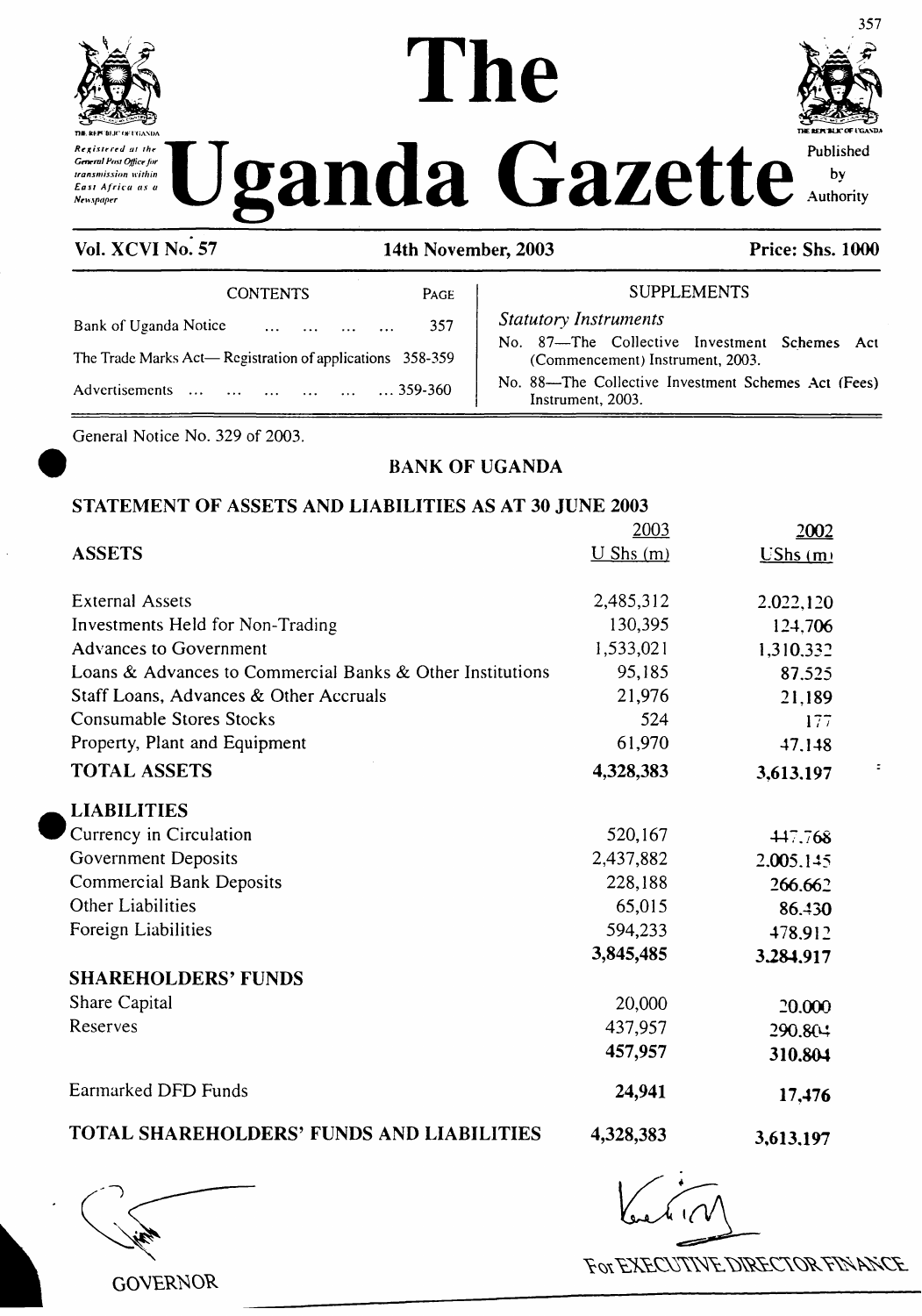General Notice No. 330 of 2003.

# THE TRADE MARKS ACT. (Cap. 83). NOTICE.

NOTICE IS HEREBY GIVEN that any person who has grounds to oppose the registration of any of the marks advertised herein may within sixty days from the date of this *Gazette,* lodge a Notice of opposition on Trade Mark Form No. 6 together with a fee of Shs. 4000 io case of National applicants or US\$ 250 in case of Foreign applicants. The period of lodging Notice of opposition may be extended in suitable cases by the Registrar as he thinks fit upon such terms as he may direct. Formal opposition should not be lodged until after reasonable notice has been given by letter to the applicant so that he may have an opportunity to withdraw his application before the expense of opposition proceedings is incurred. Failure to give such notice will be taken into account in considering any application by the opponent for an order for costs if the opposition is uncontested by the applicant. Representations of the marks herein advertised can be inspected at the office of the Registrar of Trade Marks, Parliamentary Buildings, P.O. Box 7151, Kampala.







- (53) (59) (64)
- (57) *Nature of goods—* Sweets, mafshmallows, chocolates, candy, sweetmeat, ices, ice cream, toffees, liquorice, chewing gum, gum sweets, sugar sticks; biscuits; cakes; pastries; confectionery.
- (73) *Name ofapplicant—* Beacon Sweets & Chocolates (Pty) <sup>j</sup> Limited.
- (77) *Address—* C/o Tiger Brands Offices, Sanlam Park West Block, 2nd Floor, Corner Bute Lane and Fredman Drive, Sandton, South Africa.
- (74) C/o. M/s Sengendo & Co. Advocates, P.O. Box 6914, Kampala.
- (22) *Date offiling application—*20th February, 2003.

| (21) | APPLICATION NO. 25762 IN PART "A". |
|------|------------------------------------|
| (52) | Class 25.                          |

(54)

# **ROXY**

- (53) (59)
- **(64)**
- (57) *Nature of goods—* Clothing, footwear, headgear, wetsuits, swimwear, singlets, t-shirts, shirts and casual tops with long and short sleeves, body suits, sweat tops, sweat hooded parkas, jackets, jumpers, shorts, board shorts, walk shorts, volley shorts, long pants, beach pants, trousers, jeans, dresses, skirts, sarongs, leisure wear, sporting and gymnastic wear,

ski wear and snowboard wear including but not limited to ski suits, ski pants, ski trousers, ski jackets, snowboard pants, snowboard trousers and snowboard jackets, skateboard wear, pyjamas, night clothes, underwear, lingerie, stockings, pantyhose, socks, vests, belts, braces, gloves, scarves, bandanas, beanies, headbands, hats, visors, caps, hoods and head coverings with canopy of sunshield, shoes, slippers, sandals, special sporting and gymnastic footwear, athletic shoes, boots, snow boots, snowboard boots, ski boots.

- (73) *Name of applicant—* Quicksilver International Pty Limited.
- (77) *Address—* 681 Barrenjoey Road, Avalon, New South Wales 2107, Australia.
- (74) C/o. M/s Sengendo & Co. Advocates, P.O. Box 6914, Kampala.
- (22) *Date offiling application—*12th June, 2003.
- (21) Application No. 25662 in Part "A".
- (52) Class 5.  $(54)$



 $(53)$ 

- *(59)Restriction to colour*—The application is for a series of six Trade marks as provided in terms of the provisions of section 24 (2) (d). The first mark is without limitation to colour and the second, third, fouth and fifth marks are limited to the colours depicted in the attached prints.
- (64)

 $(53)$  $(59)$  $(64)$ 

- (57) *Nature of goods* Pharmaceutical preparations and substances.
- (73) *Name ofapplicant—* Glaxo Group Limited.
- (77) *Address—* Glaxo Wellcome House, Berkley Avenue, Grennford, Middlesex UB6 ONN, United Kingdom.
- (74) C/o. M/s Sengendo & Co. Advocates, P.O. Box 6914, Kampala.
- (22) *Date offiling application—*24th April, 2003.
- (21) Application No. 25761 in Part "A".

(52) Class 25.





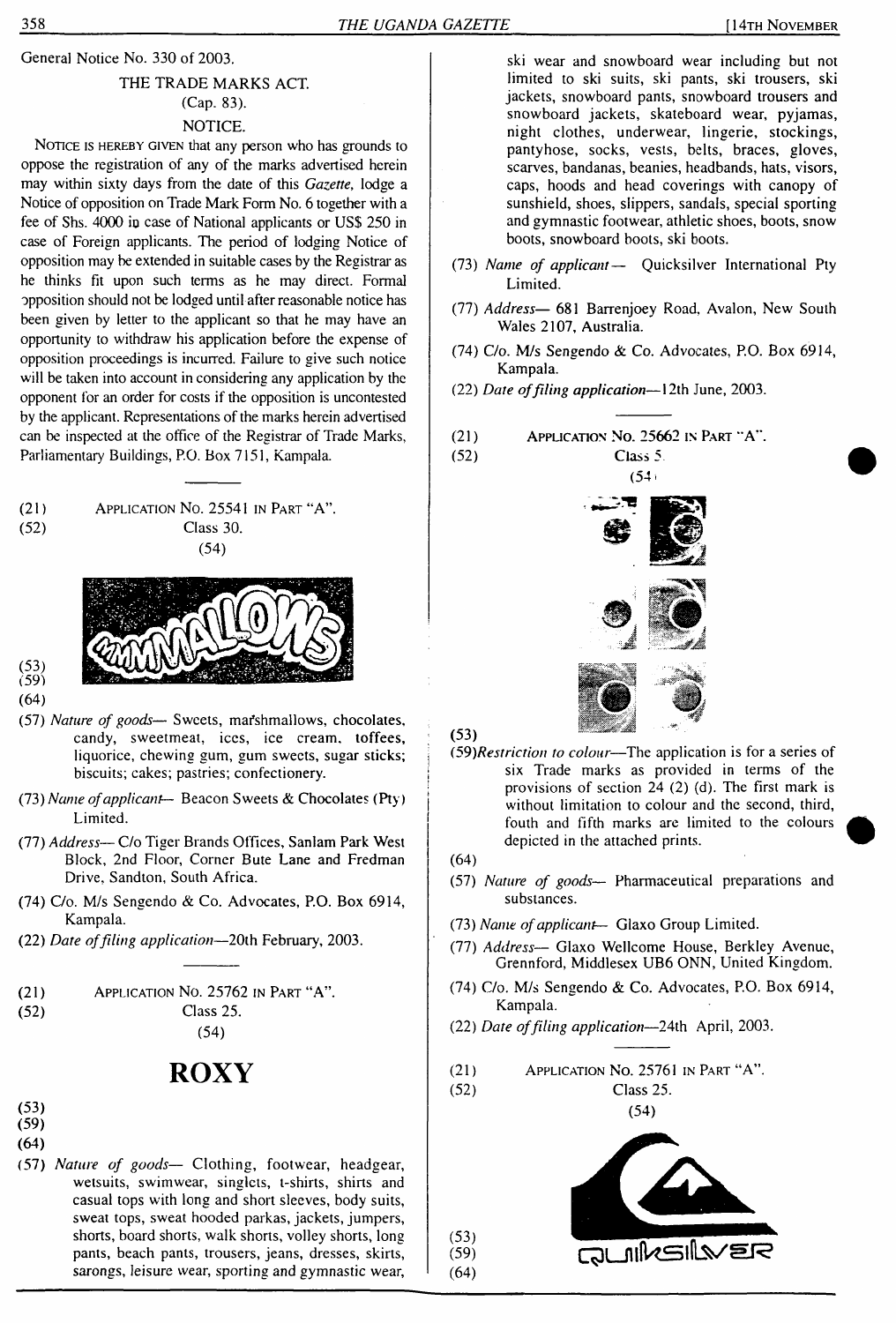- (57) *Nature of goods—* Clothing, footwear, headgear, wetsuits, swimwear, singlets, t-shirts, shirts and casual tops with long and short sleeves, body suits, sweat tops, sweat hooded parkas, jackets, jumpers, shorts, board shorts, walk shorts, volley shorts, long pants, beach pants, trousers, jeans, dresses, skirts, sarongs, leisure, wear, sporting and gymnastic wear, ski wear and snowboard wear including but not limited to ski suits, ski pants, ski trousers, ski jackets, snowboard pants, snowboard trousers and snowboard jackets, skateboard wear, pyjamas, night clothes, underwear, lingerie, stockings, pantyhose, socks, vests, belts, braces, gloves, scarves, bandanas, beanies, headbands, hats, visors, caps, hoods and head coverings with canopy of sunshield, shoes, slippers, sandals, special sporting and gymnastic footwear, athletic shoes, boots, snow boots, snowboard boots, ski boots.
- (73) *Name of applicant—* Quicksilver International Pty Limited.
- (77) *Address—* 681 Barrenjoey Road, Avalon, New South Wales 2107, Australia.
- r?4) C/o. M/s Sengendo & Co. Advocates, P.O. Box 6914, Kampala.
- (22) *Date offiling application—*12th June, 2003.

Kampala, 11th August, 2003. FIONA BAYIGA, *Assistant Registrar ofTrade Marks.*

# **ADVERTISEMENTS**

THE REGISTRATION OF TITLES ACT, 1964. (Cap. 205).

NOTICE. '

#### ISSUE OF SPECIAL CERTIFICATES OF TITLES.

Singo Block 124 Plot 71, Area 6.05 Hectares at Tamu Estate.

Singo Block 124 Plot 80, Area 8.10 Hectares at Tamu Estate.

NOTICE IS HEREBY GIVEN that after the expiration of one lonth from the publication hereof, I intend to issue in the names of Alajabu Kiwotoka of Buloba Mumyuka Busiro, special Certificates of Titles under the above Block and Plots of the Mailo Register, the Duplicate Certificates of Titles which were originally issued having been lost.

| Mityana,           | NYOMBI ROBERT,                 |
|--------------------|--------------------------------|
| 22nd August, 2002. | for Chief Registrar of Titles. |

# THE REGISTRATION OF TITLES ACT, 1964. (Cap. 205).

### NOTICE.

#### ISSUE OF SPECIAL CERTIFICATE OF TITLE.

Kyaggwe Block 115 Plot 405, Area 1.225 Hectares at Gulama Estate.

NOTICE IS HEREBY GIVEN that after the expiration of one month from the publication hereof, I intend to issue in the names of Robinah A. Nakanjako of Ngwa Mukono, a special Certificate of Title under the above Block and Plot, the Certificate of Title which was originally issued having been lost.

Mukono, OPIO ROBERT, 11th November, 2003. *for ChiefRegistrar of Titles.*

#### THE REGISTRATION OF TITLES ACT, 1964. (Cap. 205). NOTICE.

#### ISSUE OF SPECIAL CERTIFICATE OF TITLE.

Singo Block 124 Plot 134, Area 10.35 Hectares at Tamu Estate.

NOTICE IS HEREBY GIVEN that after the expiration of one month from the publication hereof, I intend to issue in the names of Yusufu Mutyaba of Buloba c/o P.O Naddangira Kampala, a special Certificate of Title under the above Block and Plot of the Mailo Register, the Duplicate Certificate of Title which was originally issued having been lost.

Mityana, NYOMBI ROBERT, 22nd August, 2002. *for ChiefRegistrar of Titles.*

#### THE REGISTRATION OF TITLES ACT. 1964. (Cap. 205). NOTICE.

#### ISSUE OF SPECIAL CERTIFICATE OF TITLE.

Kyadondo Block 213 Plot 905, Area 0.11 Hectares at Bukoto.

NOTICE IS HEREBY GIVEN that after the expiration of one month from the publication hereof, I intend to issue in the names of Yefusa Were of P.O. Box 7134, Kampala, a special Certificate of Title under the above Block and Plot, the Certificate of Title which was originally issued having been lost.

| Kampala,        | OPIO ROBERT.                   |
|-----------------|--------------------------------|
| 16th May, 2001. | for Chief Registrar of Titles. |

THE REGISTRATION OF TITLES ACT. 1964. (Cap. 205).

NOTICE.

#### ISSUE OF SPECIAL CERTIFICATE OF TITLE

Kyaggwe Block 110 Plot 1749, Area 0.050 Hectares at Seeta.

NOTICE IS HEREBY GIVEN that after the expiration of one month from the publication hereof, I intend to issue in the names of Karyeija Kagambirwe Gerald of P.O. Box 2792. a special Certificate of Title under the above Block and Plot, the Certificate of Title which was originally issued having been lost.

Mukono, **OPIO ROBERT.** 29th October, 2003. *for ChiefRegistrar of Titles.*

#### THE REGISTRATION OF TITLES ACT. 1964. (Cap. 205).

NOTICE.

### ISSUE OF SPECIAL CERTIFICATE OF TITLE.

*Leasehold Register*—Volume 2998 Folio 20. Plot No. 7, Market Lane, Arua.

NOTICE IS HEREBY GIVEN that after the expiration of one month from the publication hereof, I intend to issue in the names of the Awule Joshua of P.O. Box 718, Kampala, a special Certificate of Title under the above Volume and Folio, the Certificate of Title which was originally issued having been lost.

Kampala, ROBERT V. NYOMBI, 20th August, 2003. *for ChiefRegistrar of Titles.*